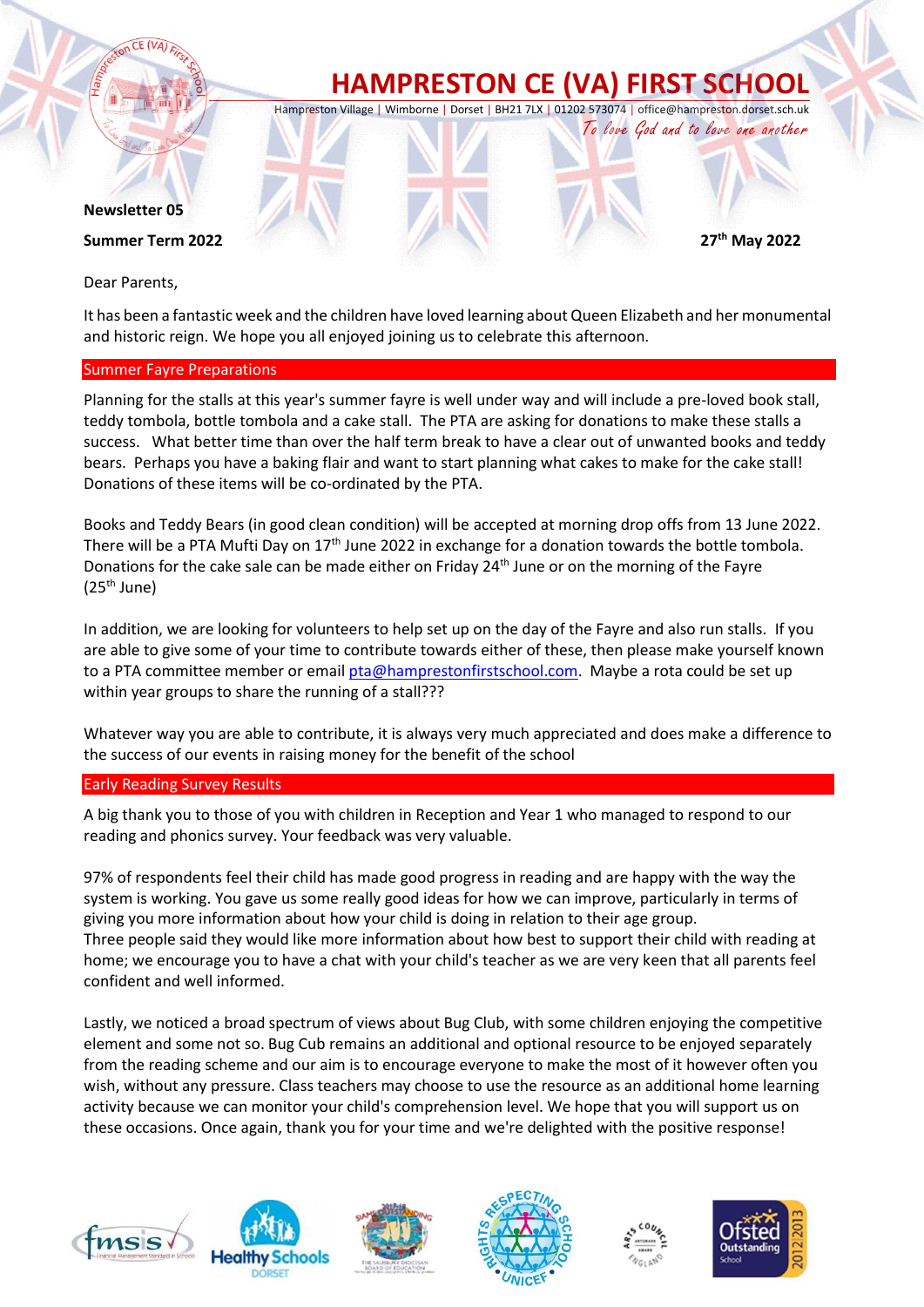#### Year 3 Visit to the Ancient Technology Centre

Year 3 had a fabulous day stepping into the shoes of the Saxons and Vikings and experiencing what life might have been like in Britain 1000 years ago. They handled tools such as wood-saws and blacksmith equipment very impressively and we were very proud





of their teamwork. They asked and answered so many thoughtful questions, touched stones that real Romans had touched and made friends with the resident sheep!

#### Midday Supervisor Vacancy

We are advertising for a midday supervisor position within the school. This is a key role for us and we would welcome anyone keen to be involved in the life of the school to apply. Details can be found on the school website and on the **DorsetForYou** website in due course. For more details, why not give the office a call? If you know of anyone who may be interested, please put them in touch. Thanks.

I hope you have a wonderful half term break and have an opportunity to celebrate the Queen's Jubilee with family, friends and neighbours. See you all on Wednesday 8<sup>th</sup> June.

Yours sincerely,

in Wel

**Mr. T. Williams Headteacher**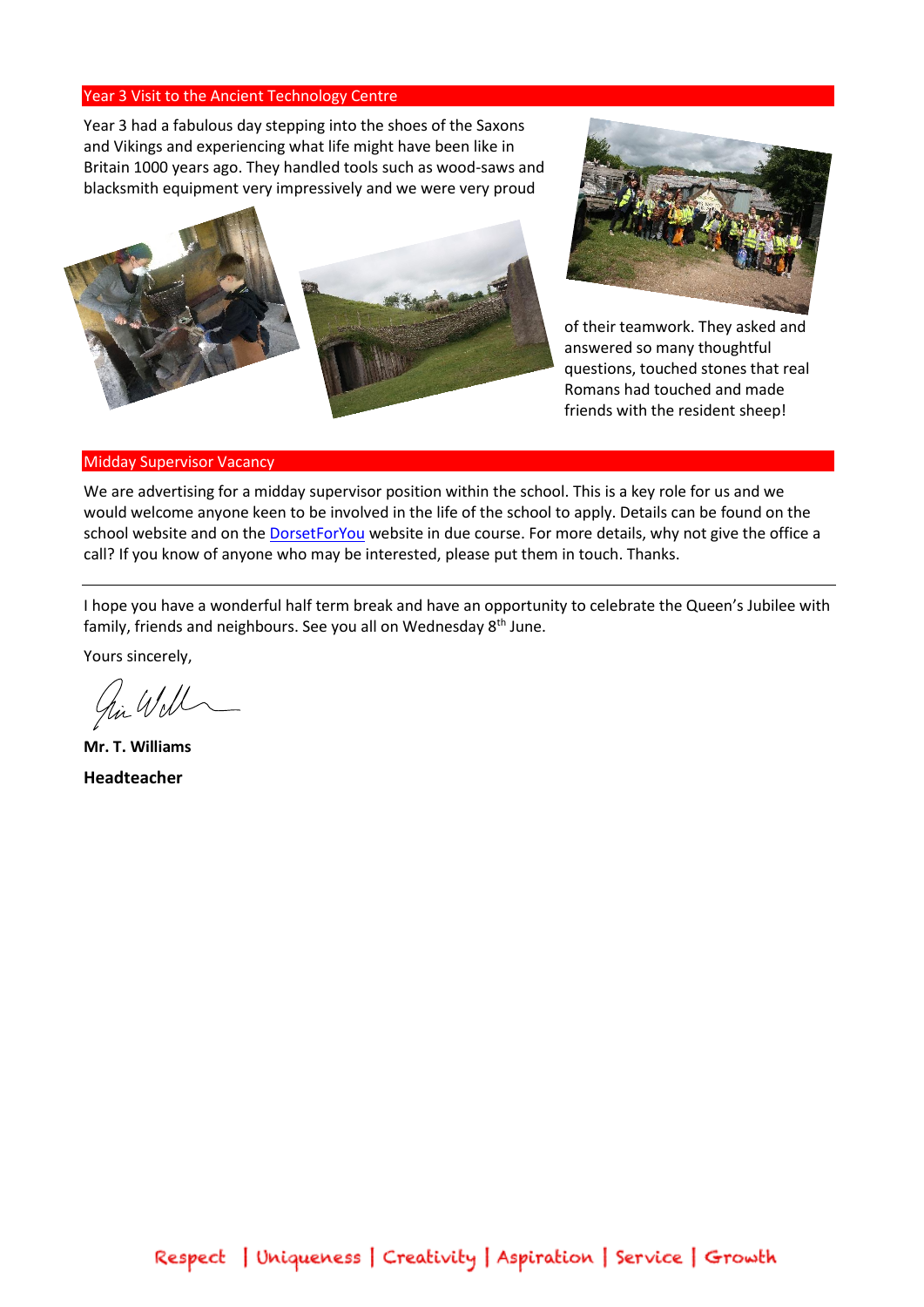# **This Week:**

To help support you at home and to spark conversations about learning, here is what the children have been covering this week.

|                   | <b>English</b>                                                                                                                                                                                                                                                                                                                                                                                                                   | <b>Mathematics</b>                                                                                                                                                                                                                                                                                                                                               |
|-------------------|----------------------------------------------------------------------------------------------------------------------------------------------------------------------------------------------------------------------------------------------------------------------------------------------------------------------------------------------------------------------------------------------------------------------------------|------------------------------------------------------------------------------------------------------------------------------------------------------------------------------------------------------------------------------------------------------------------------------------------------------------------------------------------------------------------|
| Reception         | In Reception Class this week, we have been learning all<br>about the Queens 70th Jubilee. We have read lots of<br>information about Queen Elizabeth and written cards to<br>her to celebrate this wonderful event.                                                                                                                                                                                                               | In maths, we have been learning to halve the numbers 2,<br>4, 6, 8 and 10 both practically using resources and by the<br>end of the week mentally too.                                                                                                                                                                                                           |
|                   | We have learnt to sketch and colour Corgi dogs, practised lots of singing of our song's for the schools celebration event<br>today, made flags, written information about the Queen and also individually completed our end of 1/2 phonic<br>assessments too!<br>Please do keep reading with your children regularly as it is so beneficial, especially when we have a break from school                                         |                                                                                                                                                                                                                                                                                                                                                                  |
| Year 1            | This week in English, we have begun reading a grown-up,<br>chapter book called The Boy Who Grew Dragons by Andy<br>Shepherd. This has led to some excellent descriptive work;<br>the children imagined their own dragon and described it<br>hatching! Year 1 have also learnt about plurals and when<br>to add an s or an es ending.                                                                                             | In maths, the children have studied halves. We have learnt<br>that a half is one of two equal parts. We started by halving<br>shapes and then we moved onto halving quantities! I hope<br>the children have a fantastic holiday and maybe fit in some<br>phonics practise, ready for the after the break!                                                        |
| Year <sub>2</sub> | This week Year 2 have been trying to persuade the BBC to<br>make a documentary about Mary Anning! The children<br>have really enjoyed our topic on Mary Anning and have<br>come up with some very persuasive arguments as to why<br>she is a local hero! They have thought carefully about their<br>vocabulary and how to set out a formal letter before<br>writing up their arguments. I am very impressed with their<br>ideas. | In Maths we have been continuing with our fractions unit,<br>we have looked at equivalent fractions, % and finding a<br>whole. The children have all persevered with what is<br>turning out to be a tricky topic.                                                                                                                                                |
| Year <sub>3</sub> | Year 3 have produced some impressive writing this week!<br>They wrote a recount all about their visit to the Ancient<br>Technology Centre and they have also drafted, edited and<br>improved a news report about a time travelling ice-cream<br>van. Our spelling focus is adding the suffixes -ly and -ally to<br>words.                                                                                                        | We are making good progress with fractions; this week<br>comparing and ordering them as well as adding and<br>subtracting them.                                                                                                                                                                                                                                  |
| 4<br>Year         | This week has been very exciting in Year 4. We went on<br>our trip to the BNSS Museum and it was amazing! The<br>children were able to see a 3,000 year old Egyptian<br>mummy up close, handle and identify fossils and explore<br>the many wonders of the museum too. We then put our<br>knowledge of ancient Egyptian board games to use by<br>designing and creating senet games, including rules for<br>how to play at home. | In maths we have done some more work on time,<br>comparing digital and analogue times and using this<br>knowledge to answer some quite tricky problems too. It<br>would be great for the children to continue to explore how<br>to use time and money over the half term so that they<br>really consolidate this learning and apply it in real life<br>settings. |